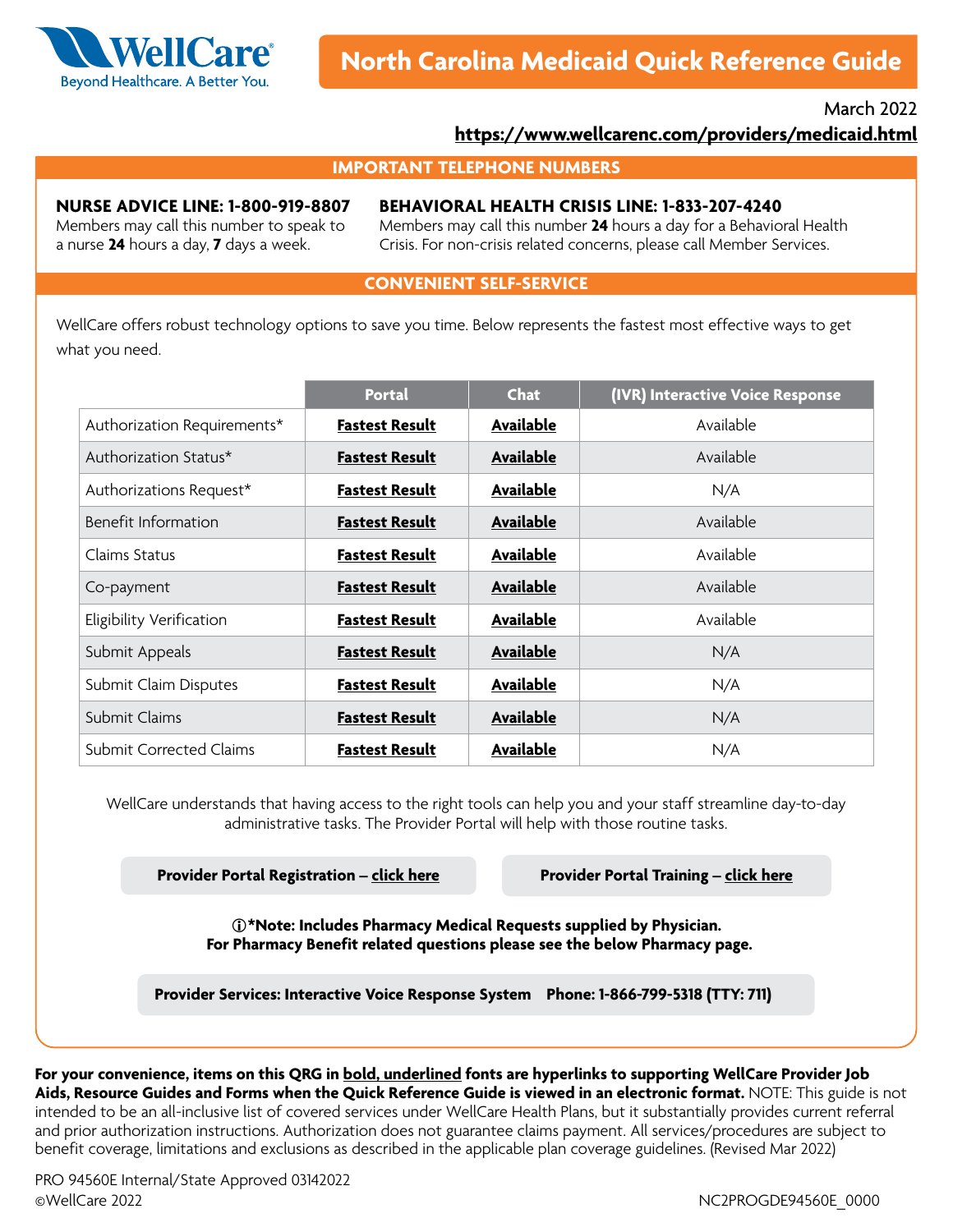## **SUBMISSION INQUIRIES:**

**Support from Provider Services: 1-866-799-5318** For inquiries related to your electronic or paper submissions to WellCare, please contact our EDI Team at **[EDI-Master@wellcare.com](mailto:EDI-Master%40wellcare.com?subject=)**

## **ELECTRONIC FUNDS TRANSFER AND ELECTRONIC REMITTANCE ADVICE:**

Register online using the simplified, enhanced provider registration process: **[www.payspanhealth.com](http://www.payspanhealth.com)** or call **1-877-331-7154**. For more details on PaySpan®, please refer to your **[Provider Manual](https://www.wellcarenc.com/providers/medicaid.html)**.

# **CLEARINGHOUSE CONNECTIVITY:**

WellCare has partnered with Change Healthcare as our preferred EDI Clearinghouse. You may connect directly to Change Healthcare, or in some cases your existing clearinghouse, billing service or trading partner may maintain existing reciprocal agreements with Change Healthcare. We encourage you to contact your claims vendor and determine if they have connectivity to Change Healthcare. If not, you may want to consider contacting Change Healthcare to establish free connectivity to WellCare for your EDI transactions.

Change Healthcare offers Submitter/Client Connectivity Services at **1-877-411-7271**. All Clearinghouses, Practice Management Vendors, or Billing Services may call Change Healthcare at **1-800-527-8133** for connectivity services.

## **CHANGE HEALTHCARE CLEARINGHOUSE PAYER IDS (CPIDS)**

| Claim Type    | Fee-for-Service<br>(CH - Chargeable)<br>Submissions | Encounter<br>(RF - Reporting only)<br>Submissions |
|---------------|-----------------------------------------------------|---------------------------------------------------|
| Professional  | 1844                                                | 3211                                              |
| Institutional | 8551                                                | 4949                                              |

**WELLCARE PAYER IDs** – If your clearinghouse or billing system is not connected to Change Healthcare and requires a 5-digit Payer ID, please use the following to submit fee for service (FFS) professional (837P) and institutional (8731) submissions:

- **• Fee For Service (FFS) is defined in the Transaction Type Code BHT06 as CH, which means Chargeable, expecting adjudication.**
- **• Encounters (ENC) is defined in the Transaction Type Code BHT06 as RP, which means Reportable only, NOT expecting adjudication.**

| Claim Type                          | <b>Fee For Service</b><br>(CH - Chargeable)<br>Submissions | Encounter<br>(RF - Reporting only)<br>Submissions |
|-------------------------------------|------------------------------------------------------------|---------------------------------------------------|
| Professional<br>Ωr<br>Institutional | 14163                                                      | 59354                                             |

# **FREE DIRECT DATA ENTRY (DDE) AND SMALL BATCH FILE SOLUTIONS (USE SAME WELLCARE PAYER IDS DEFINED ABOVE):**

**AdminisTEP** offers a web browser for single submission direct data entry (DDE) or batch upload for professional and institutional submissions, claim status and reporting and inquiry functions **at no cost to you**. To sign up, go to **<http://www.administep.com/Signup.aspx>** or call **1-888-751-3271**.

**ConnectCenter™ for physicians** offers a web browser for direct data entry (DDE) or batch upload capability **at no cost to you**. To sign up, go to: **[https://physician.](https://physician.connectcenter.changehealthcare.com) [connectcenter.changehealthcare.com](https://physician.connectcenter.changehealthcare.com)**.

For registry questions, submitter/clients may contact Payer Connectivity Services at **1-877-411-7271**. Direct questions regarding functionality of ConnectCenter to the Change HealthCare at **1-800-527-8133**, **opt 2**.

- Providers will be required to **enter a credit card** upon initial enrollment to verify them as a valid submitter.
- Only WellCare submissions are free of charge and please ensure you **use vendor code 212750** when you register.

# **PAPER SUBMISSION GUIDELINES:**

Wellcare follows the Centers for Medicare & Medicaid Services (CMS) guidelines for paper claim submissions. Since October 28, 2010, WellCare accepts only the original "red claim" form for claim and encounter submissions.

**WellCare does not accept handwritten, faxed or replicated claim forms**. Claim forms and guidelines may be found on our website: **[https://www.wellcarenc.com/](https://www.wellcarenc.com/providers/medicaid/claims.html) [providers/medicaid/claims.html](https://www.wellcarenc.com/providers/medicaid/claims.html)**

> **MAIL PAPER CLAIM SUBMISSIONS TO: WellCare Health Plans Attn: Claims Department P.O. Box 31224 Tampa, FL 33631-3224**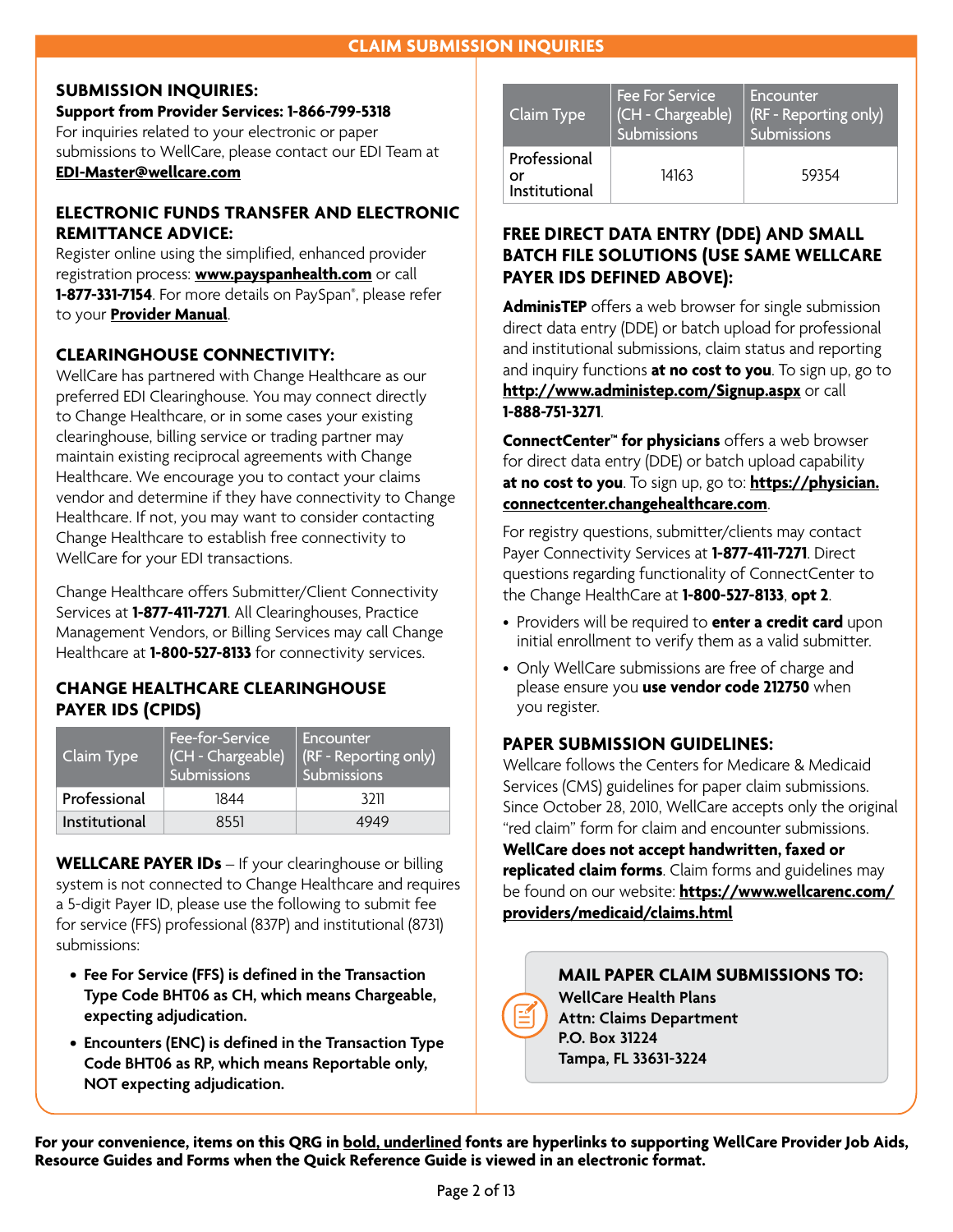The claim payment dispute process is designed to address claim denials for issues related to untimely filing, incidental procedures, unlisted procedure codes, non-covered codes, etc. Claim payment disputes must be submitted in writing to WellCare within 30 calendar days of the date on the EOP.

Submit all claims payment disputes with supporting documentation on our website: **[https://provider.wellcare.com/](https://provider.wellcare.com)**



**WellCare Health Plans Claim Payment Disputes P.O. Box 31370 Tampa, FL 33631-3370**

*Note: Any appeals related to a claim denial for lack of prior authorization, services exceeding the authorization, insufficient supporting documentation or late notification must be sent to the Appeals (Medical) address in the section below. Examples include Explanation of Payment Codes DN001, DN004, DN0038, DN039, VSTEX, DMNNE, HRM16, and KYREC. However, this is not an all-encompassing list of Appeals codes. Anything else related to authorization, or medical necessity that is in question should be sent to the Appeals PO Box. Include all substantiating information (please do not include image of Claim) like a summary of the appeal, relevant medical records and member specific information.* 

### **CLAIM PAYMENT POLICY DISPUTES**

The Claims Payment Policy Disputes Department has created a new mailbox for provider issues related strictly to payment policy. Disputes for payment policy-related issues must be submitted to WellCare in writing within 30 calendar days of the date of denial on the EOP. Please provide all relevant documentation (please do not include image of Claim), which may include medical records, in order to facilitate the review.

Submit all Claims Payment Policy Disputes related to Explanation of Payment Codes beginning with IH###, CE###, CV### (Medical records required), or PD### at: **<https://provider.wellcare.com/>**

## **MAIL DISPUTES RELATED TO EXPLANATION OF PAYMENT CODES BEGINNING WITH IH###, CE###, CV### (MEDICAL RECORDS REQUESTED) OR PD### TO:**

**WellCare Health Plans Claim Payment Policy Disputes P.O. Box 31426 Tampa, FL 33631-3426**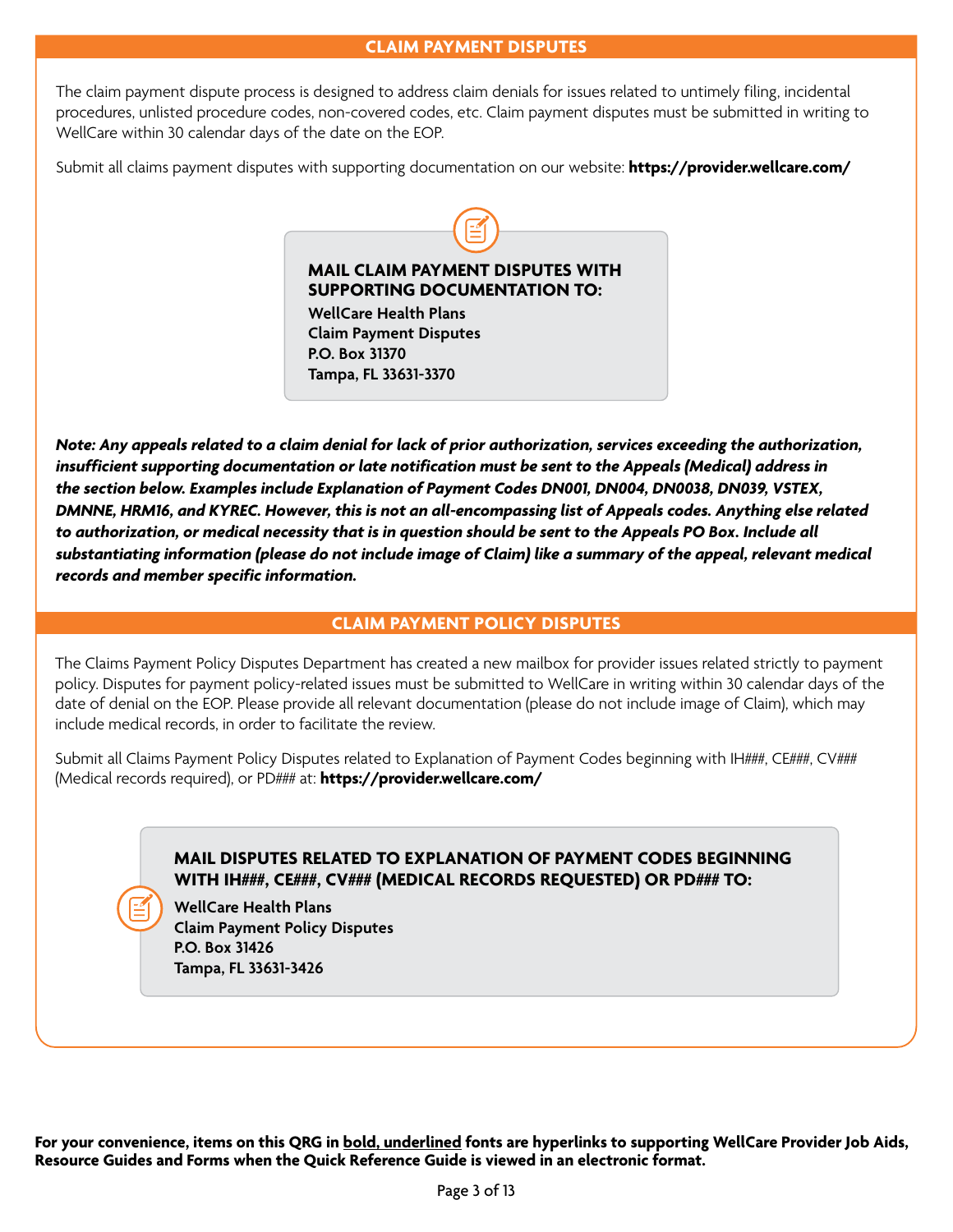**MAIL ALL MEDICAL RECORDS AND INITIAL REVIEWS AND 1ST LEVEL APPEALS RELATED TO EXPLANATION OF PAYMENT CODES BEGINNING WITH CPI##:**

# **BY MAIL**

**(U.S. POSTAL SERVICE) Phone: 1-844-458-6739 Fax: 1-267-687-0994 OPTUM P.O. Box 52846 Philadelphia, PA 19115**

**BY DELIVERY SERVICES (FEDEX, UPS) OPTUM**

**458 Pike Road Huntingdon Valley, PA 19006**

### **BY SECURE INTERNET UPLOAD**

**Refer to Optum's Medical Record Request letter for further instructions**

## **MAIL ALL DISPUTES RELATED TO EXPLANATION OF PAYMENT CODES LT###, RVLT# AND CPI## 2ND LEVEL APPEALS: WellCare Health Plans CCR P.O. Box 31394**

**Tampa, FL 33631-3394**

### **MAIL ALL DISPUTES RELATED TO EXPLANATION OF PAYMENT CODES RVPI#: PICRA P.O. Box 31416 Tampa, FL 33631-3416**

**RECOVERY/COST CONTAINMENT UNIT (CCU)**

**REFUND(S)** in response to a WellCare overpayment notification should include a copy of the overpayment notification any applicable attachment(s) and be sent to:



**WellCare Health Plans CCU Recovery P.O. Box 31584 Tampa, FL 33631-3584**

If you do not agree with the proposed WellCare overpayment notification related to adjustments **RVXX (Except RV059**, which should refer to the **Claim Payment Disputes** section above), you may request an Administrative Review by submitting a dispute in writing within **30 days** of the recovery letter date. Your request should detail why you disagree with these findings and must include any supporting evidence/documentation you believe is pertinent to your position.

## **MAIL OR FAX YOUR ADMINISTRATIVE REVIEW REQUEST TO:**

**Fax: 1-813-283-3284 WellCare Health Plans Attn: CCU Recovery P.O. Box 31658 Tampa, FL 33631-3658**

Additional documentation received after your initial Administrative Review request will not be considered. A Final Determination will be rendered within 30 days of WellCare's receipt of your request.

If you do not submit a dispute or render payment within the time period referenced above, we will take action to recover the amount owed as allowed by law, or as outlined within the contract between you and WellCare.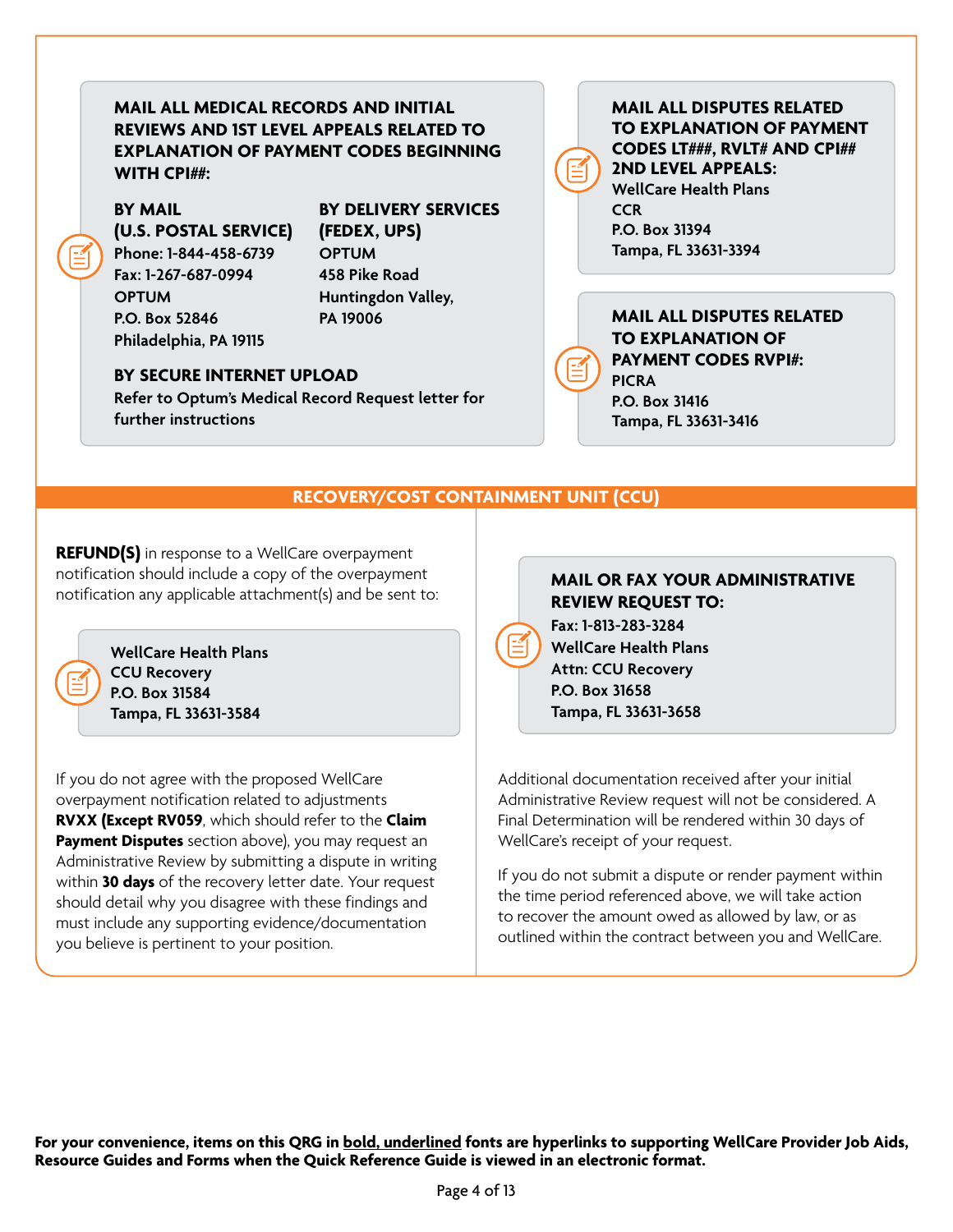# **ADMINISTRATIVE REVIEWS RELATED TO EXPLANATION OF PAYMENT CODES AND COMMENTS BEGINNING**

**WITH DN227, DN228 OR RV213** must be submitted in writing and include at a minimum: a summary of the review request, the member's name, member's identification number, date(s) of service, reason(s) why the denial should be reversed, copies of related documentation and all applicable medical records related to both stays to support appropriateness of the services rendered.

> **MAIL OR FAX YOUR DISPUTE TO: Fax: 1-203-202-6607 Cotiviti Healthcare Attn: WellCare Clinical Chart Validation HillCrest III Building 731 Arbor Way, Suite 150 Blue Bell, PA 19422**

**PROVIDER-IDENTIFIED REFUND(S)** without receiving overpayment notification should include the reason for overpayment as well as any details that assist in identifying the member and WellCare Claim ID. Please submit to:

|  | $\mathbf v$<br>٩ |
|--|------------------|
|  | A                |
|  | P.               |
|  | ï                |

**WellCare Health Plans Attn: CCU Recovery P.O. Box 31584 Tampa, FL 33631-3584**

**NOTE:** For single-claim checks, please use the **[Refund](https://www.wellcarenc.com/providers/medicaid/forms.html)  [Check Informational Sheet](https://www.wellcarenc.com/providers/medicaid/forms.html)** to help Recovery post accurately and timely. For checks in excess of **25 claims**, please complete the **[Refund Referral Grid](https://www.wellcarenc.com/providers/medicaid/forms.html)** and email all supporting documentation, including the grid, to **[OverpaymentRefunds@wellcare.com](mailto:OverpaymentRefunds%40wellcare.com?subject=)** to assist with expedited posting. Please note that only check referrals will be accepted by this email box; anything other than check referrals will not be responded to and will be closed.

# **APPEALS (MEDICAL)**

Providers may file an appeal on behalf of the member with the member's written consent. Providers may also seek an appeal through the Appeals Department within **30 calendar days** of a claims denial for lack of prior authorization, services exceeding the authorization, insufficient supporting documentation or late notification. Examples include EOP Codes DN001, DN004, DN0038, DN039, VSTEX, DMNNE, HRM16 and KYREC, However, this is not an all-encompassing list of Appeals codes. Anything else related to authorization or medical necessity that is in question should be sent to the Appeals P.O. Box. Include all substantiating information (please do not submit image of claim) like a summary of the appeal, relevant medical records and member specific information. Please fax medical appeals with supporting documentation to:

# **PLEASE FAX MEDICAL APPEALS WITH SUPPORTING DOCUMENTATION TO:**

**Fax: 1-866-201-0657 WellCare Health Plans Attn: Appeals Department P.O. Box 31368 Tampa, FL 33631-3368**

# **GRIEVANCES**

Member grievances may be filed verbally by contacting Customer Service or submitted in writing via mail or fax. Providers may also file a grievance on behalf of the member with the member's written consent. Provider complaints related to any administrative issue, such as WellCare's policies and procedures or authorization/referral process, must be submitted within **30 calendar days** of the event that gave rise to the complaint.

# **MAIL OR FAX ALL MEMBER GRIEVANCES TO:**

**Fax: 1-866-388-1769 WellCare Health Plans Attn: Grievance Department P.O. Box 31384 Tampa, FL 33631-3384**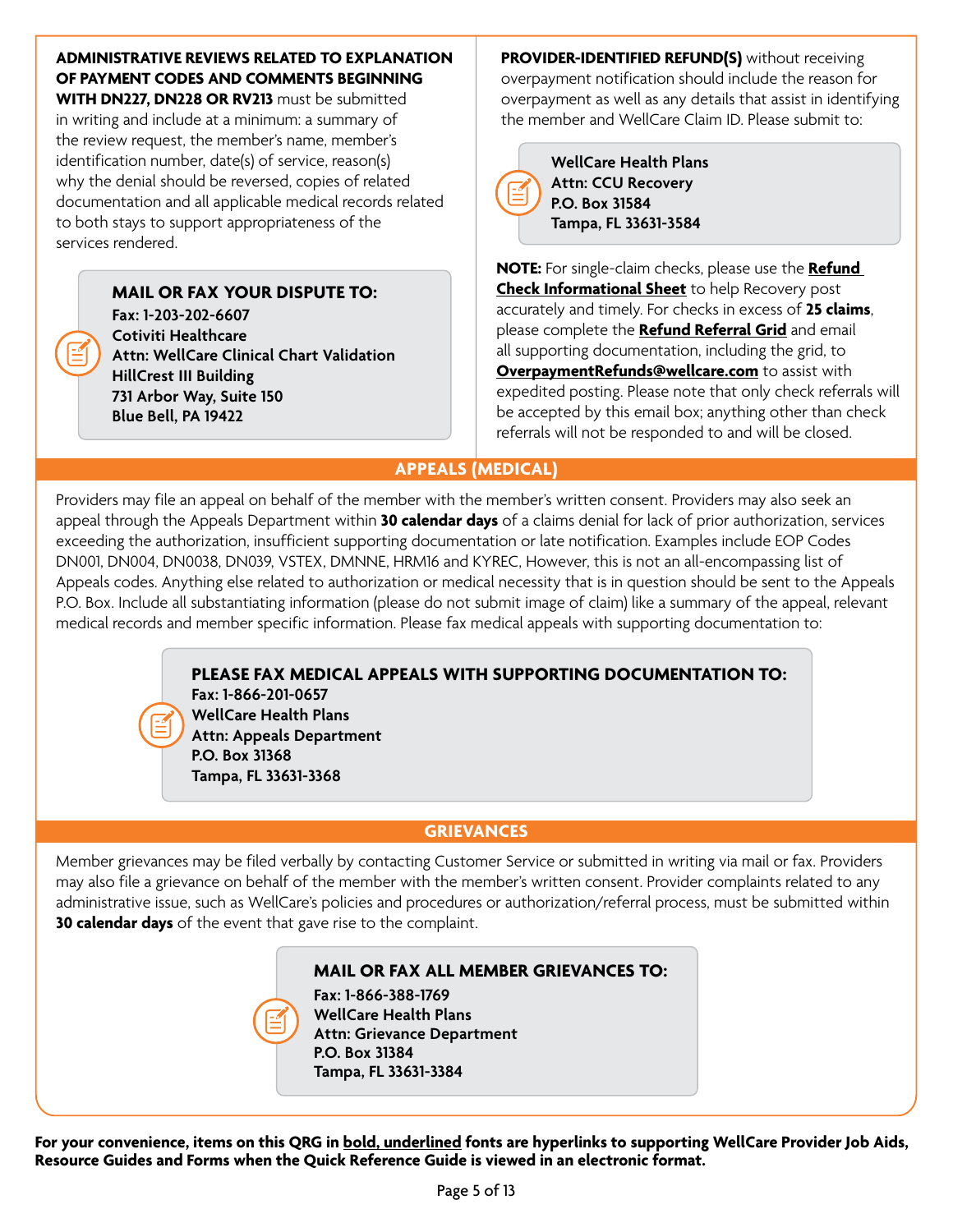## **WELLCARE PARTNERS**

#### **eviCore**

**[eviCore](https://www.evicore.com)** is our in-network vendor for the following programs and clinical criteria can be accessed through the corresponding program links: **[Lab Management](https://www.evicore.com/provider/clinical-guidelines)**. and **[Sleep Diagnostics](https://www.evicore.com/provider/clinical-guidelines)**.

Contact eviCore for all authorization-related submissions for the services listed above rendered in outpatient places of service (including the home setting\*). Please click on the hyperlinks above for a list of the specific services and related criteria included in the eviCore programs.

Web submissions are faster and if the procedure requested meets clinical criteria, the web provides an immediate approval that can be printed for easy reference. Member eligibility and authorization requests may be submitted via the **[eviCore Provider Web Portal](https://carriers.carecorenational.com/Preauthorization/screens/Login.aspx?ES=1)**. A searchable **[Authorization Lookup and Eligibility Tool](https://carriers.carecorenational.com/Preauthorization/screens/Login.aspx?Action=Eligibility)** is also available online and criteria can be accessed through the program links above.

#### **Urgent Authorizations and Provider Services: 1-888-333-8641**

**\*Excluding Episode of Care Requests. Please contact WellCare for all services rendered during an Episode of Care.**

#### **NIA aka National Imaging Associates**

**[NIA](https://www1.radmd.com/radmd-home.aspx)** (National Imaging Associates) is our in-network vendor for the following programs and clinical criteria can be accessed through the corresponding program links: **[Advanced Radiology](https://www1.radmd.com/solutions.aspx)**, **[Advanced Cardiology](https://www1.radmd.com/solutions.aspx)**, **[Pain Management](https://www.evicore.com/provider/clinical-guidelines)  [Program](https://www.evicore.com/provider/clinical-guidelines)**, **[Physical](https://www.evicore.com/provider/clinical-guidelines)**, **[Occupational](https://www.evicore.com/provider/clinical-guidelines)**, and **[Speech Therapy](https://www.evicore.com/provider/clinical-guidelines)**.

Contact NIA for all authorization-related submissions for the services listed above rendered in outpatient places of service (including the home setting\*). Please click on the hyperlinks above for a listing of the specific services and related criteria included in the NIA program. Web submissions are faster and if the procedure requested meets clinical criteria, the web provides an immediate approval that can be printed for easy reference. Member eligibility and authorization requests may be submitted via the **[NIA Provider Web Portal](https://www1.radmd.com/radmd-home.aspx)**. A searchable **[Authorization Lookup tool](https://www1.radmd.com/radmd-home.aspx)** is also available online and criteria can be accessed through the program links above.

#### **Urgent Authorization and Provider Services: 1-866-249-1583**

### **HealthHelp®**

**[HealthHelp](https://portal.healthhelp.com/landing/?p=ED090C587BF7817C)** is our in-network vendor for the following programs and provider resources can be accessed through the corresponding program links: **[Radiation Therapy](https://portal.healthhelp.com/landing/?p=ED090C587BF7817C)**.

Contact HealthHelp for all **authorization-related** submissions for the services listed above rendered in all outpatient places of service. Please click on the links above for a listing of the specific services and related resources included in the HealthHelp programs. Member eligibility and authorization request materials may be accessed via the **[HealthHelp](https://portal.healthhelp.com/landing/?p=ED090C587BF7817C)  [Portal](https://portal.healthhelp.com/landing/?p=ED090C587BF7817C)**. A searchable **[Authorization Lookup](https://portal.healthhelp.com/landing/?p=ED090C587BF7817C)** also available online to check the status of your authorization request and criteria can be accessed through the program links above.

**Urgent Authorizations and Provider Services: 1-888-210-3736**

**Turning Point**

**[TurningPoint](https://www.turningpoint-healthcare.com)** is our in-network Surgical Quality and Safety Management Program vendor for the following programs **[Orthopedic Surgery](https://myturningpoint-healthcare.com)** and **[Spinal Surgery](https://myturningpoint-healthcare.com/#!/)**. The provider resources can be accessed through the vendor portal, link listed below. Contact TurningPoint for all authorization-related submissions for the services listed above rendered in any inpatient and outpatient places of service. Please click on the link below for a listing of the specific services and related resources included in the TurningPoint programs.

Member eligibility and authorization request materials may be accessed via the **[TurningPoint Portal](https://myturningpoint-healthcare.com/#!/)**. A searchable [authorization lookup](https://myturningpoint-healthcare.com/#!/) is also available online to check the status of your authorization request, and criteria can be accessed through the program link.

**For Urgent Authorizations and Provider Services please contact 1-866-330-4291**.

| <b>Contracted Networks</b>                                                                  |                                                |  |
|---------------------------------------------------------------------------------------------|------------------------------------------------|--|
| <b>VISION</b>                                                                               | <b>HEARING</b>                                 |  |
| <b>Envolve Vision</b><br><b>Customer Service and Claims</b><br>Phone: <b>1-833-678-1324</b> | <b>HearUSA</b><br>Phone: <b>1-855-243-5508</b> |  |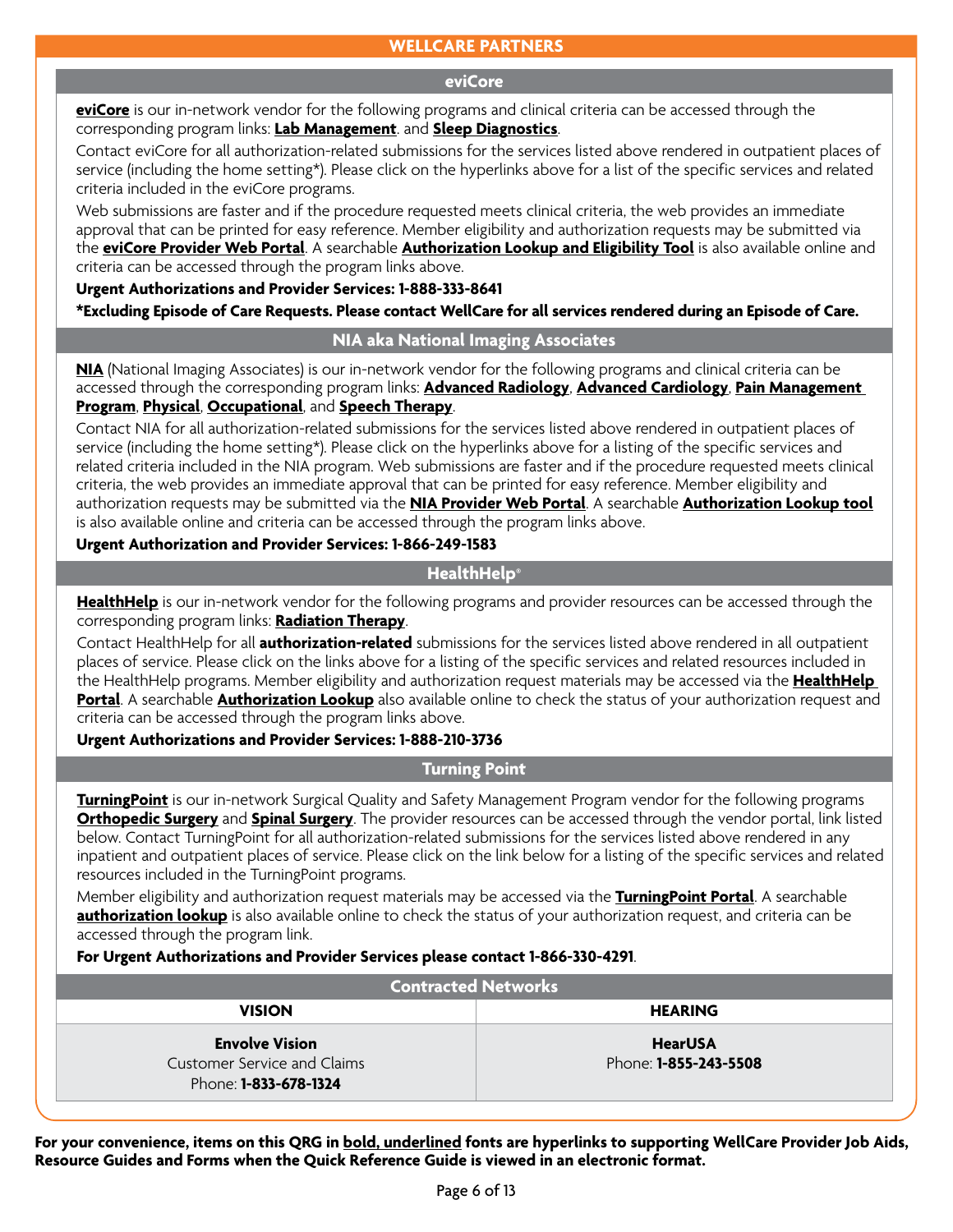#### **NON-EMERGENCY MEDICAL TRANSPORTATION\***

**One Call (until April 30, 2022) Medical Transportation Management (MTM)\*\*** Phone: **1-877-598-7602**  *\*\*Effective May 1, 2022*

\*Includes non-emergency ambulance transportation (NEAT); does NOT include emergency inter-facility transport (A0427 and A0429); emergency inter-facility transportation services are part of WellCare participating provider ambulance agreement. To schedule NEMT/NEAT services, member/provider will call One Call. For services that require authorization, One Call will submit an authorization request to WellCare before completing the scheduling. Providers should seek authorizations for any services that require prior authorization, and if transportation is involved, WellCare will create the authorization for both the service AND the transportation (if required) and notify the transportation provider.

# **PHARMACY SERVICES**

## **PHARMACY SERVICES: 1-866-799-5318**

Including after-hours and weekends **(CVS Caremark® )**

| <b>Rx BIN</b> | <b>Rx PCN</b>   | <b>Rx GRP</b> |
|---------------|-----------------|---------------|
| 004336        | <b>MCAIDADV</b> | RX8885        |

# **ACARIAHEALTH™**

AcariaHealth is a national comprehensive specialty pharmacy focused on improving care and outcomes for patients living with complex and chronic conditions. AcariaHealth is comprised of dedicated healthcare professionals who work closely with physician's offices, including support with referral and prior authorization processes. This collaboration allows our patients to receive the medicine they need as fast as possible.

Representatives are available from Monday–Thursday, 8 a.m. to 7 p.m., and Friday, 8 a.m. to 6 p.m. ET.

> **AcariaHealth™ Pharmacy #26, Inc. 8715 Henderson Rd., Tampa, FL 33634 Phone: 1-866-458-9246 (TTY 1-855-516-5636) Fax: 1-866-458-9245 Website: [www.acariahealth.com](http://www.acariahealth.com)**

\*Effective on or about July 2021 **Fax: 1-866-458-9245**

**[CVS/Caremark® Mail](https://www.caremark.com) Phone: 1-866-808-7471 [Services Pharmacy](https://www.caremark.com) TTY: 1-866-236-1069 Fax: 1-866-892-8194**

### **MEDICATION APPEALS: Fax: 1-888-865-6531**

Mail or Fax **[Request for Redetermination \(medication](https://www.wellcare.com/North-Carolina/Providers/Medicaid/Forms)  [appeal\) form](https://www.wellcare.com/North-Carolina/Providers/Medicaid/Forms)** with supporting documentation.



**WellCare Health Plans Attn: Medication Appeals P.O. Box 31398 Tampa, FL 33631-3398**

Medication appeals may also be initiated by contacting Provider Services. Please note that all appeals filed verbally also require a signed, written appeal.

### **FORMULARY INCLUSIONS:**

To request consideration for inclusion of a drug to WellCare's formulary, providers may submit a medical justification to WellCare in writing.



**WellCare Health Plans Director of Formulary Services Pharmacy & Therapeutics Committee P.O. Box 31577 Tampa, FL 33631-3577**

#### **COVERAGE DETERMINATION REQUESTS Fax: 1-800-678-3189**

Mail or fax a **[Coverage Determination Request Form](https://www.wellcarenc.com/providers/medicaid/forms.html)** with supporting documentation to:

### **Fax: 1-800-678-3189**

Online: **[Coverage Determination Request Form](https://www.wellcarenc.com/providers/medicaid/forms.html)** Cover My Meds: **[Electronic Prior Authorization \(ePA\)](https://www.covermymeds.com/main/prior-authorization-forms/)** Mail: **WellCare Health Plans**

 **Pharmacy – Coverage Determinations Address P.O. Box 31397**

#### **Tampa, FL 33631-3397**

Submit a **[Coverage Determination Request Form](https://www.wellcarenc.com/providers/medicaid/forms.html)** for:

- Drugs not listed on the formulary
- Drugs listed on the formulary with a prior authorization (PA)
- Duplication of therapy
- Prescriptions that exceed the FDA daily or monthly quantity limits
- Most self-injectable and infusion drugs (including chemotherapy) administered in a physician's office
- Drugs listed on the formulary with a quantity limit (QL)
- Drugs that have a step edit (ST) and the first-line therapy is inappropriate

#### On the web: **[www.wellcare.com/North-Carolina/](https://www.wellcarenc.com/providers/medicaid/pharmacy.html) [Providers/Medicaid/Pharmacy](https://www.wellcarenc.com/providers/medicaid/pharmacy.html)**

- **• [WellCare Formulary](https://www.wellcarenc.com/providers/medicaid/pharmacy.html)**
- **• [Participating Pharmacies](https://www.wellcarenc.com/providers/medicaid/pharmacy.html)**
- **• [Authorization Lookup Tool\\*](https://provider.wellcare.com)**

 \*Note: Includes Pharmacy Medical Requests supplied by Physician

- **• [Pharmacy Services Forms](https://www.wellcarenc.com/providers/medicaid/forms.html)**
- **• [AcariaHealth Services Forms](https://acariahealth.envolvehealth.com)**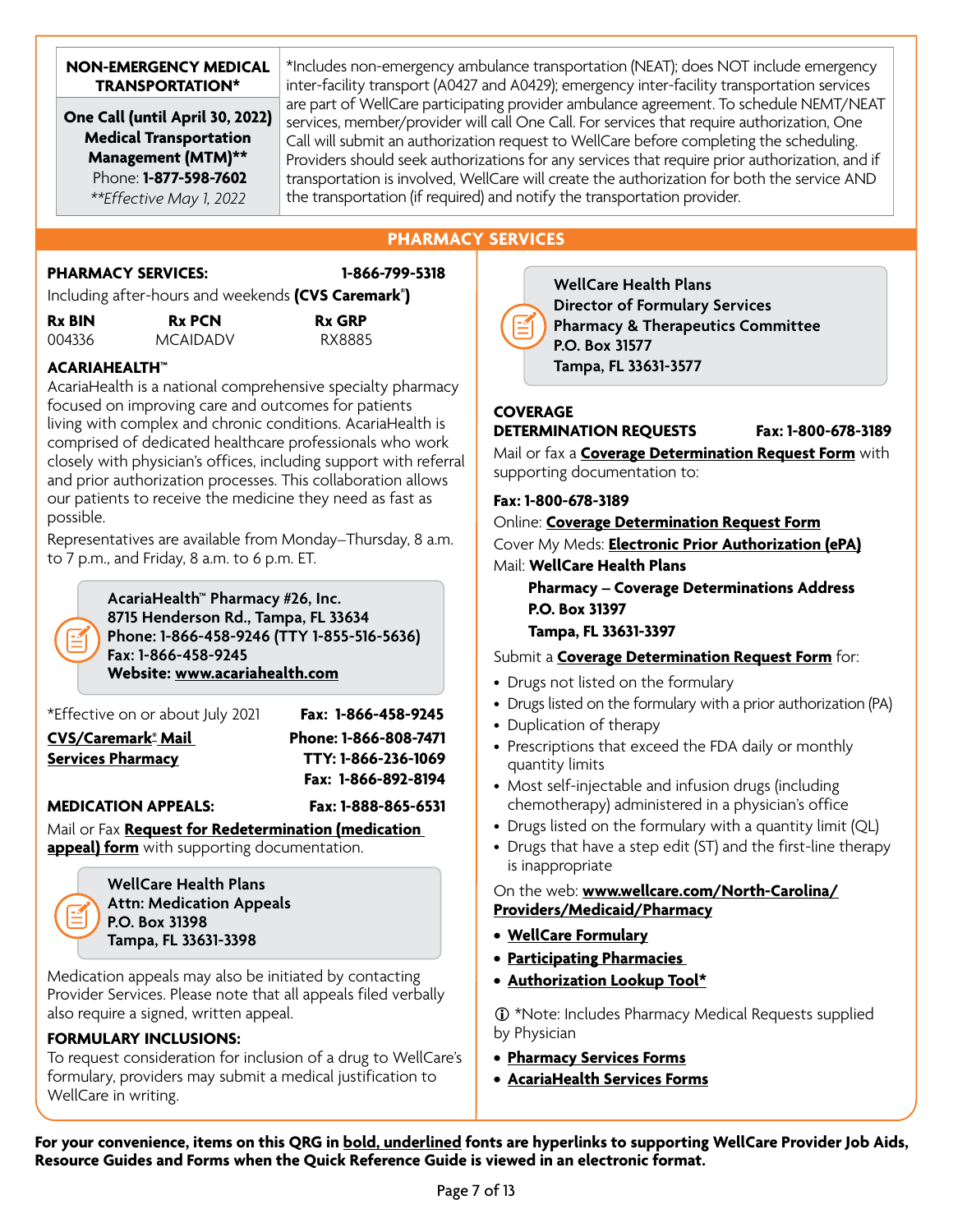#### **FOR HOME INFUSION/ENTERAL SERVICES**

Once Authorization Approval is obtained through WellCare, if required, Services may be provided by a contracted and credentialed infusion provider. If needed **Coram®**, **Option Care Health™ aka Option Care and BioScrip Infusion Services®**, or **KabaFusion** are available to assist with arranging these services for WellCare of North Carolina members.

**Coram®** : Phone: 1-800-423-1411 or Fax: 1-866-462-6726

**Option Care Health™ aka Option Care and BioScrip Infusion Services®: Phone: 1-833-466-0358 KabaFusion:** Phone: **1-704-583-2140** or Fax: **1-704-583-2130**

## **WELLCARE'S PRIOR AUTHORIZATION LIST**

#### **PRIOR AUTHORIZATION (PA) REQUIREMENTS**

This WellCare PA list supersedes any lists that have been distributed to our providers. Please ensure that older lists are replaced with this updated version. Authorization changes are denoted by a  $\uplus$  symbol for easy identification. Requirements that have been edited for clarification only are denoted with a  $\Omega$  symbol.

**All services rendered by nonparticipating providers and facilities require authorization**. Primary Care Physicians (PCPs) must refer members to participating specialists. It is the responsibility of the provider rendering care to verify that the authorization request has been approved before services are rendered.

A searchable Authorization Lookup Tool is available on our website at **<https://provider.wellcare.com>**.

WellCare supports the concept of the PCP as the "medical home" for its members. PCPs may refer members to network specialists when services will be rendered at an office, clinic or free-standing facility.

The PCP should communicate the reason for the referral to the specialist as well as sharing any relevant clinical information the specialist may need to best treat the member. The name of the specialist must be documented in the medical record. The specialist must document receipt of the request for a consultation and the reason for the referral in the medical record. **No communication with WellCare is necessary**. Specialists may not refer members directly to other specialists.

## **URGENT AUTHORIZATION REQUESTS AND ADMISSION NOTIFICATIONS – CALL 1-866-799-5318 AND FOLLOW THE PROMPTS.**

- Notification of an Inpatient Hospital Admission is required on the next business day following admission (except delivery admissions). WellCare will accept ADT as notification from NC HIE NC\*Notify. Notification by phone, fax, or provider portal will only be required when ADT is unavailable. Clinical information must be submitted to initiate the inpatient authorization process. Telephone authorizations must be followed by a fax submission of clinical information.
- Outpatient authorizations for urgent and time-sensitive services may be submitted by phone when warranted by the member's condition. Please add **CPT and ICD-10 codes** with your authorization request. Standard authorization requests may be submitted **[online](https://provider.wellcare.com)** or via fax to the numbers listed on the associated forms located **[here](https://www.wellcarenc.com/providers/medicaid/forms.html)**.
- **[Web submissions](https://provider.wellcare.com)** are faster, and if the procedure requested meets clinical criteria, the Web provides an approval that can be printed for easy reference.
- Obtaining authorization does not guarantee payment, but rather only confirms whether a service meets WellCare's determination criteria at the time of the request. WellCare retains the right to review benefit limitations and exclusions, beneficiary eligibility on the date of service, the medical necessity of services and correct coding

## **BEHAVIORAL HEALTH SERVICES**

### **[WELLCARE SECURE PROVIDER PORTAL](https://provider.wellcare.com)**

For Urgent and Inpatient Hospitalization Authorizations and Provider Services **Phone: 1-866-799-5318** Please **[log in](https://provider.wellcare.com)** to submit your Outpatient Authorization Requests and Inpatient Clinical Submissions. To fax a request, please access our forms **[here](https://www.wellcarenc.com/providers/medicaid/forms.html)**

Onthe Web[:](http://www.wellcare.com/North-Carolina/Providers/Medicaid/Behavioral-Health) **<https://www.wellcarenc.com/providers/medicaid/behavioral-health.html> Urgent Authorizations and Provider Services** Phone: **1-866-799-5318**

- **In order to obtain authorization, notification of an Inpatient admission is required on the next business day following admission**.
- Inpatient concurrent review is done by telephone, but a fax option is available and the forms and fax numbers can be found **[here](https://www.wellcarenc.com/providers/medicaid/forms.html)**. Psychological testing requests are to be submitted via fax. All other levels of care requiring authorization, including outpatient services, can be submitted online.
- For more information on Authorization Requirements click **[here](https://www.wellcarenc.com/providers/medicaid/behavioral-health.html)** and select the "**Behavioral Health Authorization List**" PDF under **Other Resources**.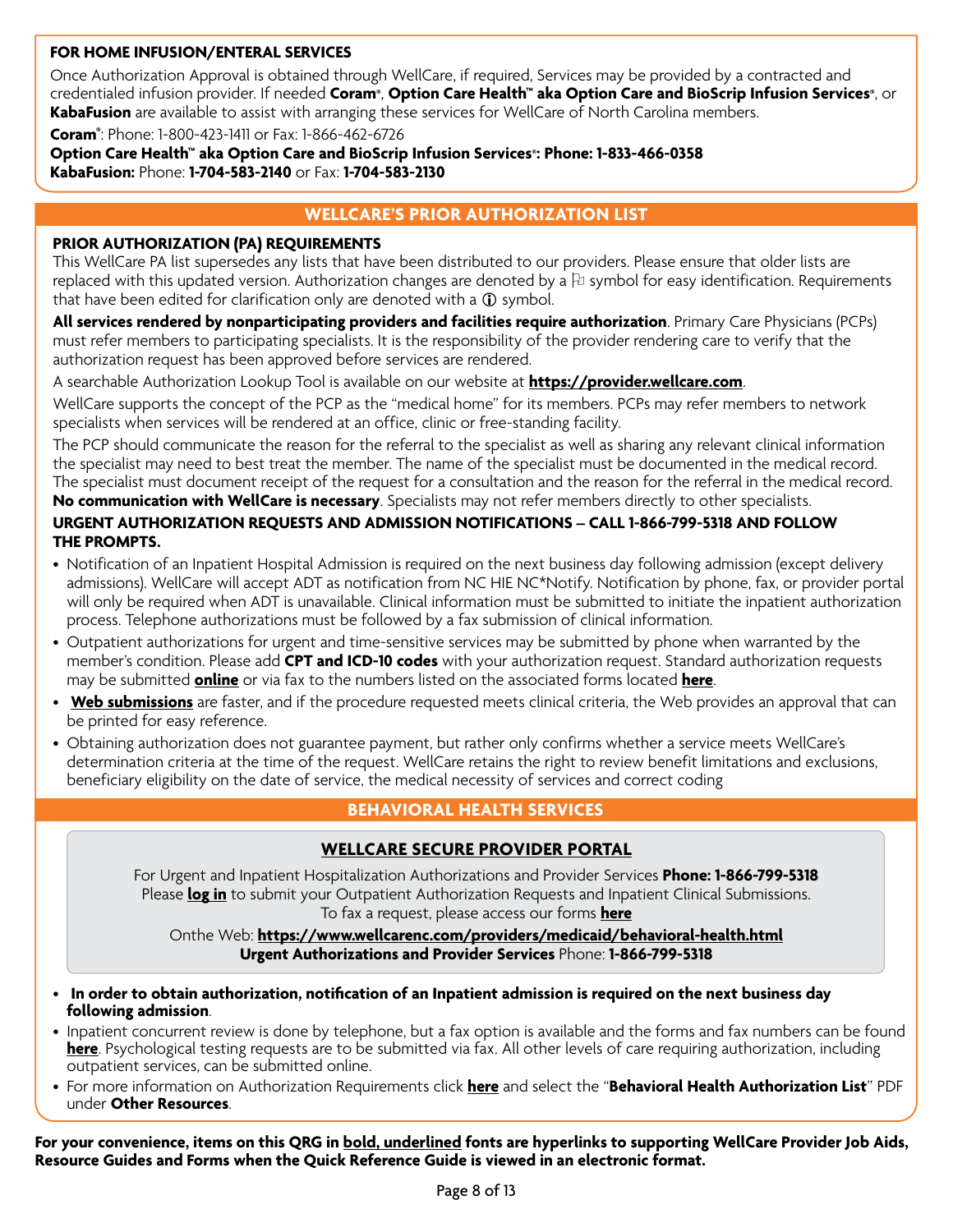| <b>Procedures and Services</b>                                 | <b>Authorization Required</b> | <b>Comments</b>                                                                                                                        |
|----------------------------------------------------------------|-------------------------------|----------------------------------------------------------------------------------------------------------------------------------------|
| <b>Emergency Behavioral</b><br><b>Health Services</b>          | No                            |                                                                                                                                        |
| Non-contracted (non-participating)<br><b>Provider Services</b> | <b>Yes</b>                    | All services from non-participating providers<br>require authorization.                                                                |
| <b>Behavioral Services</b>                                     | <b>See Comments</b>           | For more information on Authorization<br>Requirements, click <b>here</b> and select the<br>"Behavioral Health Authorization Grid" PDF. |

## **EMERGENCY SERVICES**

| <b>Procedures and Services</b>                                        | <b>Authorization Required</b> | <b>Comments</b>                                                                                                                                               |
|-----------------------------------------------------------------------|-------------------------------|---------------------------------------------------------------------------------------------------------------------------------------------------------------|
| <b>Emergency Behavioral Health Services</b>                           | No                            |                                                                                                                                                               |
| <b>Emergency Care Services</b>                                        | No                            |                                                                                                                                                               |
| <b>Emergency Transportation Services</b><br>(Ambulance, AirAmbulance) | $No*$                         | *In case of emergency air transportation,<br>transportation should be provided and<br>authorization request should be submitted<br>within 72 hours after trip |
| <b>Urgent Care Services</b>                                           | No                            |                                                                                                                                                               |

# **INPATIENT SERVICES & DISCHARGE PLANNING**

### **[WELLCARE SECURE PROVIDER PORTAL](https://provider.wellcare.com)**

Please **[log in](http://provider.wellcare.com)** to submit your Authorization Requests & Inpatient Clinical Submissions.

To fax a request, please access our forms **[here](https://www.wellcarenc.com/providers/medicaid/forms.html)**

Discharge planning requests for Home Health and DME should be submitted separately using one of the methods outlined above.

| <b>Procedures and Services</b>                                | <b>Authorization Required</b> | <b>Comments</b>                                                                                                                                                                                                                                                                                                                                                       |
|---------------------------------------------------------------|-------------------------------|-----------------------------------------------------------------------------------------------------------------------------------------------------------------------------------------------------------------------------------------------------------------------------------------------------------------------------------------------------------------------|
| <b>Elective Inpatient Procedures</b>                          | <b>Yes</b>                    |                                                                                                                                                                                                                                                                                                                                                                       |
| <b>Inpatient Hospital Admissions</b>                          | <b>Yes</b>                    | Clinical updates required for continued<br>length of stay.                                                                                                                                                                                                                                                                                                            |
| Long-Term Acute Care Hospital<br>(LTACH) Admissions           | <b>Yes</b>                    | Clinical updates required for continued<br>length of stay.                                                                                                                                                                                                                                                                                                            |
| <b>NICU/Sick Baby Admissions</b>                              | Yes                           | Clinical updates required for continued<br>length of stay.                                                                                                                                                                                                                                                                                                            |
| Non-contracted (nonparticipating)<br><b>Provider Services</b> | <b>Yes</b>                    |                                                                                                                                                                                                                                                                                                                                                                       |
| <b>Observations</b>                                           | <b>See Comments</b>           | Elective procedures that convert to an<br>Observation stay are subject to outpatient<br>authorization requirements.<br><b>Authorization Lookup Tool Services performed</b><br>during urgent or emergent Observation stay,<br>such as Advanced Radiology or Cardiology, do<br>not require authorization.<br>Clinical updates required for continued length<br>of stay. |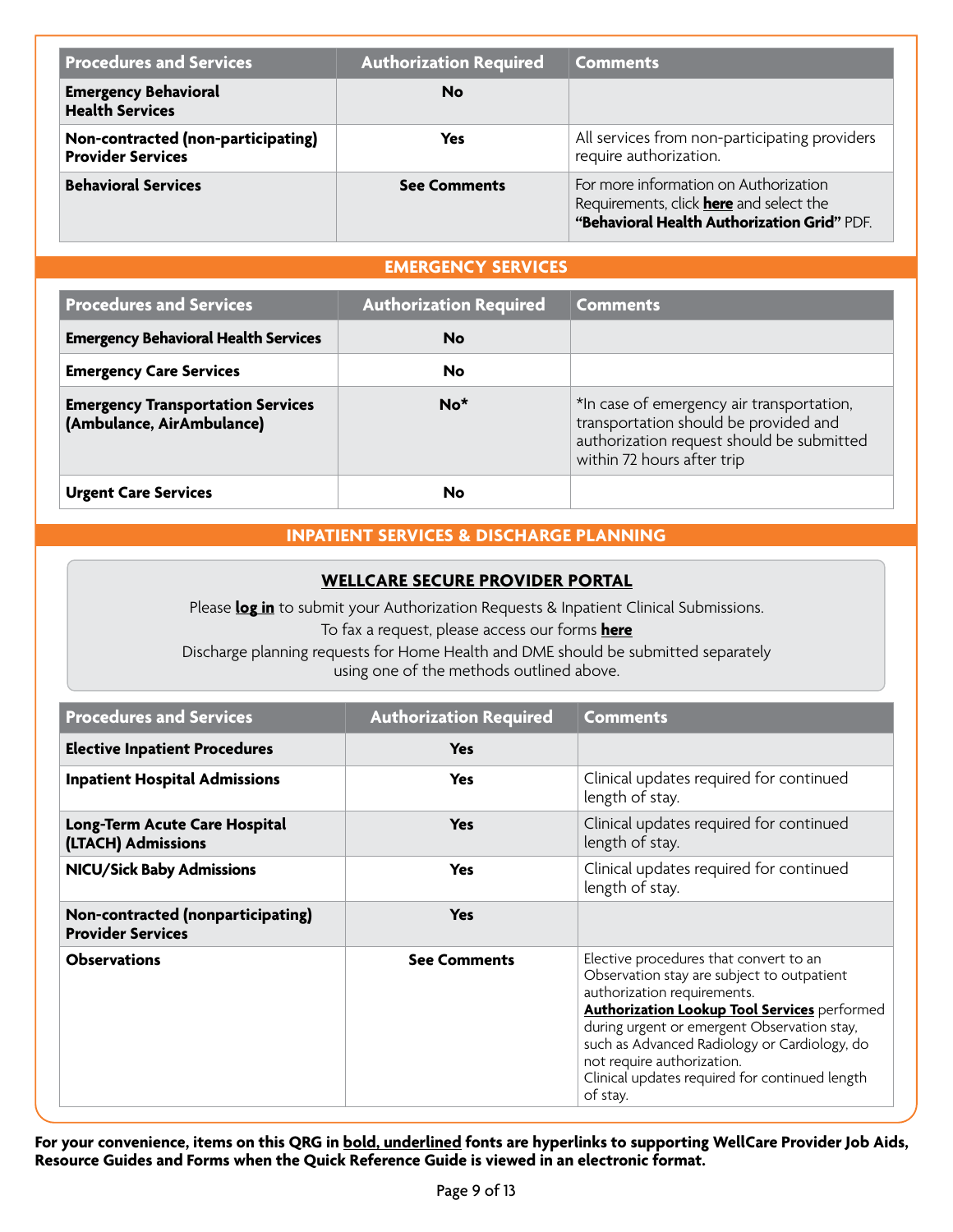| <b>Procedures and Services</b>             | <b>Authorization Required</b> | <b>Comments</b>                                                                                                                                       |
|--------------------------------------------|-------------------------------|-------------------------------------------------------------------------------------------------------------------------------------------------------|
| <b>Orthopedic Surgery</b>                  | <b>Yes - See Comments</b>     | <b>Contact Turning Point for prior</b><br>authorization:<br><b>Turning Point Portal</b><br>Phone Number: 1-866-330-4291<br>Fax Number: 1-919-948-4818 |
| <b>Rehabilitation Facility Admissions</b>  | Yes                           | Clinical updates required for continued<br>length of stay.                                                                                            |
| <b>Skilled Nursing Facility Admissions</b> | <b>Yes</b>                    | Clinical updates required for continued<br>length of stay.                                                                                            |
| <b>Spinal Surgery</b>                      | <b>Yes - See Comments</b>     | <b>Contact Turning Point for prior</b><br>authorization:<br><b>Turning Point Portal</b><br>Phone Number: 1-866-330-4291<br>Fax Number: 1-919-948-4818 |

## **OUTPATIENT SERVICES & DISCHARGE PLANNING**

### **[WELLCARE SECURE PROVIDER PORTAL](https://provider.wellcare.com)**

Please **[log in](http://provider.wellcare.com/)** to submit your Authorization Requests and Inpatient Clinical Submissions. To fax a request, please access our forms **[here](https://www.wellcarenc.com/providers/medicaid/forms.html)**

# **Pharmacy Medical Requests Fax: 1-866-269-6535**

Discharge planning requests for Home Health and DME should be submitted separately using one of the methods outlined above.

| <b>Procedures and Services</b>                                                                                                                          | <b>Authorization Required</b> | <b>Comments</b>                                                                                                                                                                                                                                      |
|---------------------------------------------------------------------------------------------------------------------------------------------------------|-------------------------------|------------------------------------------------------------------------------------------------------------------------------------------------------------------------------------------------------------------------------------------------------|
| <b>Select Outpatient Procedures</b>                                                                                                                     | <b>Yes – See Comments</b>     | Please refer to the <b>Authorization Lookup</b><br>Tool for prior authorization requirements.                                                                                                                                                        |
| <b>Advanced Radiology Services: CT,</b><br>CTA, MRA, MRI, Nuclear<br>Cardiology, Nuclear Medicine, PET &<br><b>SPECT Scan</b>                           | <b>Yes - See Comments</b>     | <b>Contact National Imaging Associates for</b><br>authorization:<br><b>National Imaging Associates Provider</b><br><b>Web Portal</b><br>Phone: <b>1-866-249-1583</b><br><b>Advanced Radiology Program Criteria</b><br><b>Radiology Request Forms</b> |
| <b>Abortions (Therapeutic and</b><br><b>Non-Therapeutic)</b>                                                                                            | <b>No</b>                     | <b>Note:</b> Therapeutic Abortions require<br>submission of Abortion Statement.                                                                                                                                                                      |
| Acupuncture                                                                                                                                             | <b>Yes</b>                    |                                                                                                                                                                                                                                                      |
| Air Ambulance                                                                                                                                           | <b>Yes</b>                    |                                                                                                                                                                                                                                                      |
| <b>Cardiology Services: Cardiac Imaging,</b><br><b>Cardiac Catheterization, Diagnostic</b><br><b>Cardiac Procedures and Echo Stress</b><br><b>Tests</b> | <b>Yes – See Comments</b>     | <b>Contact National Imaging Associates</b><br>for authorization:<br><b>National Imaging Associates Provider</b><br><b>Web Portal</b><br>Phone: 1-866-249-1583<br><b>Cardiology Program Criteria</b><br><b>Cardiology Worksheets</b>                  |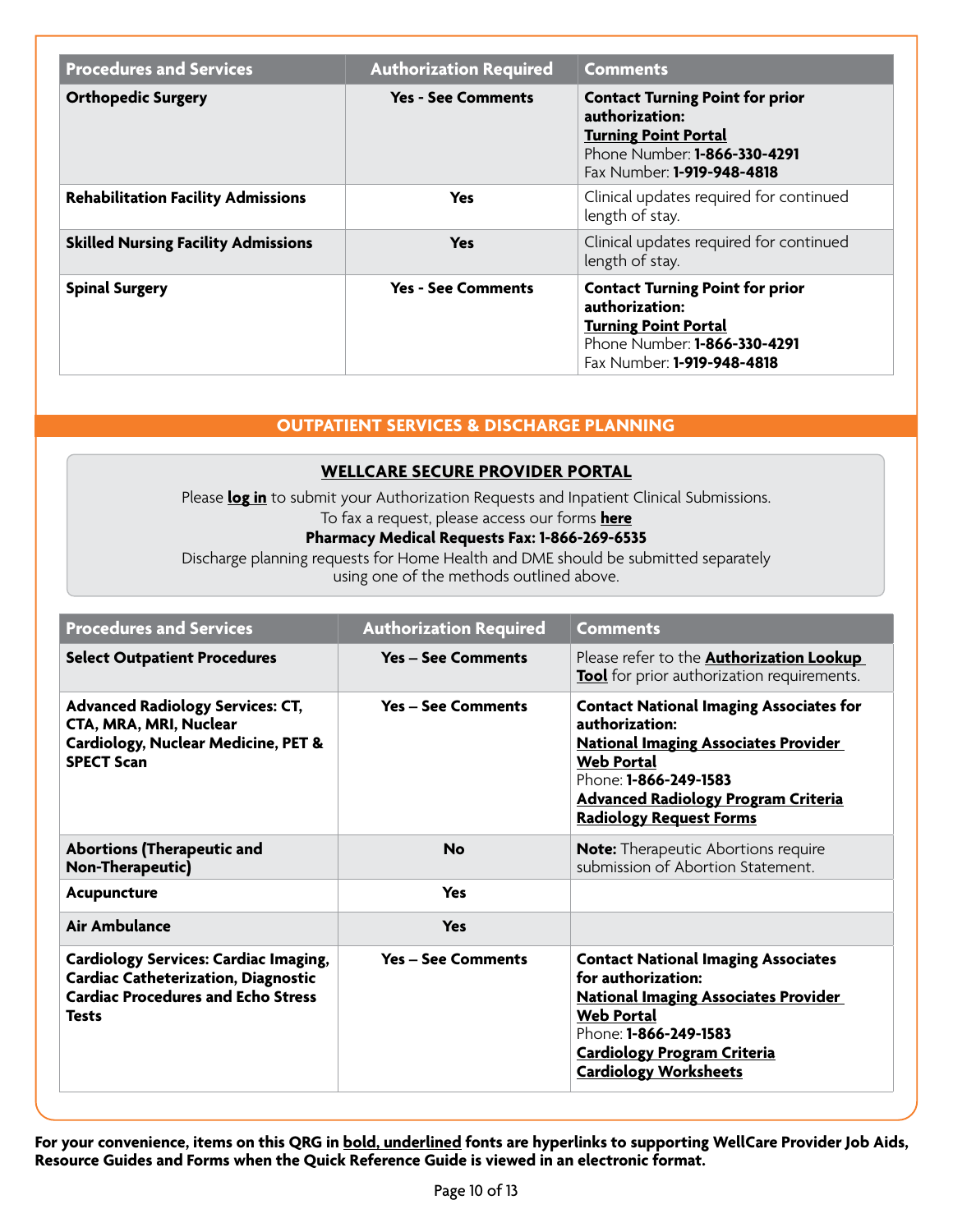| <b>Procedures and Services</b>                                                                                                                                     | <b>Authorization Required</b>                   | <b>Comments</b>                                                                                                                                                                                                                                                                              |
|--------------------------------------------------------------------------------------------------------------------------------------------------------------------|-------------------------------------------------|----------------------------------------------------------------------------------------------------------------------------------------------------------------------------------------------------------------------------------------------------------------------------------------------|
| <b>Child Medical Evaluation and</b><br><b>Medical Team Conference for Child</b><br><b>Maltreatment</b>                                                             | No                                              |                                                                                                                                                                                                                                                                                              |
| <b>Children's Screening Services</b>                                                                                                                               | <b>No</b>                                       |                                                                                                                                                                                                                                                                                              |
| <b>Chiropractic Services</b>                                                                                                                                       | <b>Yes</b>                                      |                                                                                                                                                                                                                                                                                              |
| <b>Circumcision</b>                                                                                                                                                | <b>No</b>                                       |                                                                                                                                                                                                                                                                                              |
| <b>Cochlear Implants, Auditory</b><br><b>Brainstem Implants, and Implantable</b><br><b>Bone Conduction Hearing Aids</b><br>(BAHA)                                  | <b>Yes</b>                                      |                                                                                                                                                                                                                                                                                              |
| <b>Cochlear, Auditory Brainstem</b><br>Implant, Soft Band and Implantable<br><b>Bone Conduction Hearing Aid</b><br><b>External Parts Replacement</b><br>and Repair | Yes for all parts not covered<br>under warranty |                                                                                                                                                                                                                                                                                              |
| <b>Dialysis</b>                                                                                                                                                    | <b>No</b>                                       |                                                                                                                                                                                                                                                                                              |
| <b>Durable Medical Equipment</b><br><b>Purchases and Rentals</b>                                                                                                   | <b>Yes - See Comments</b>                       | All DME rentals require authorization. DME<br>purchases reimbursed at OR below \$500 per<br>line item do NOT require authorization.<br>*For Home Infusion/Enteral Services,<br>please refer to the Pharmacy Section<br>above for the preferred provider if the<br>authorization is required. |
| <b>Family Planning Services</b>                                                                                                                                    | <b>No</b>                                       |                                                                                                                                                                                                                                                                                              |
| <b>Hospice</b>                                                                                                                                                     | <b>Yes</b>                                      |                                                                                                                                                                                                                                                                                              |
| <b>Implantable Bone Conduction</b><br><b>Hearing Aids (BAHA)</b>                                                                                                   | <b>Yes</b>                                      |                                                                                                                                                                                                                                                                                              |
| <b>Investigational and Experimental</b><br><b>Procedures and Treatment</b>                                                                                         | <b>Yes</b>                                      |                                                                                                                                                                                                                                                                                              |
| <b>Laboratory Management</b><br>(Certain Molecular and Genetic Tests)                                                                                              | <b>Yes - See Comments</b>                       | <b>Contact eviCore for authorization:</b><br>eviCore Provider Web Portal<br>Phone Number: <b>1-888-333-8641</b><br><b>WellCare Lab Management</b><br><b>Program Criteria</b><br><b>Molecular and Genetic Testing Quick</b><br><b>Reference Guide</b>                                         |
| Non-contracted (nonparticipating)<br><b>Provider Services</b>                                                                                                      | <b>Yes</b>                                      |                                                                                                                                                                                                                                                                                              |
| <b>Non-Emergency Air Ambulance</b>                                                                                                                                 | <b>Yes</b>                                      |                                                                                                                                                                                                                                                                                              |
| <b>Non-Emergent Medical</b><br><b>Transportation</b>                                                                                                               | <b>Yes</b>                                      | >75 miles, out of state (40+miles from<br>border), and trips requiring air travel, lodging,<br>and/or meals                                                                                                                                                                                  |
| <b>OB Ultrasounds</b>                                                                                                                                              | <b>No</b>                                       |                                                                                                                                                                                                                                                                                              |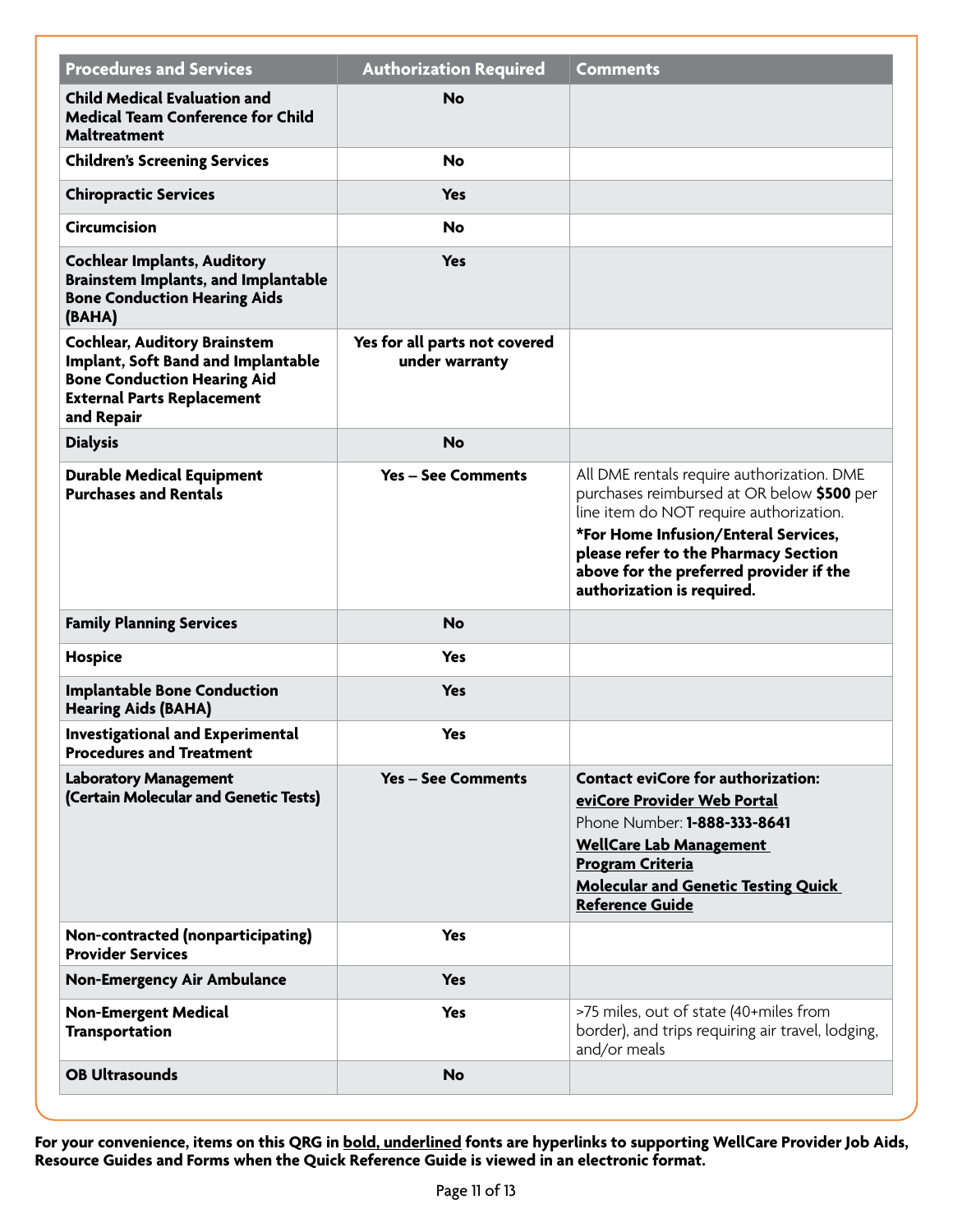| <b>Procedures and Services</b>                                                     | <b>Authorization Required</b> | <b>Comments</b>                                                                                                                                                                                                                                                 |
|------------------------------------------------------------------------------------|-------------------------------|-----------------------------------------------------------------------------------------------------------------------------------------------------------------------------------------------------------------------------------------------------------------|
| <b>Orthopedic Surgery</b>                                                          | <b>Yes - See Comments</b>     | <b>Contact Turning Point for prior</b><br>authorization:<br><b>Turning Point Portal</b><br>Phone Number: 1-866-330-4291<br>Fax Number: 1-919-948-4818                                                                                                           |
| <b>Orthotics and Prosthetics</b>                                                   | <b>Yes – See Comments</b>     | Purchase items reimbursed at or below \$500<br>per line item do NOT require authorization.                                                                                                                                                                      |
| <b>Out-of-State Services</b>                                                       | <b>Yes</b>                    |                                                                                                                                                                                                                                                                 |
| <b>Pain Management Treatment</b><br>(Certain Pain Management<br><b>Treatments)</b> | <b>Yes - See Comments</b>     | <b>Contact National Imaging Associates for</b><br>authorization:<br><b>National Imaging Associates Provider</b><br><b>Web Portal</b><br>Phone: 1-866-249-1583<br>Pain Management Program Criteria<br><b>Musculoskeletal Management</b><br><b>Request Forms</b>  |
| <b>Physical and Occupational Therapy</b><br>(including home-based therapy)         | <b>Yes - See Comments</b>     | <b>Contact National Imaging Associates</b><br>for authorization:<br><b>National Imaging Associates Provider</b><br><b>Web Portal</b><br>Phone: 1-866-249-1583<br><b>Physical and Occupational Therapy</b><br><b>Program Criteria</b><br><b>PT/OT Worksheets</b> |
| <b>Physician Fluoride Varnish Services</b>                                         | <b>No</b>                     |                                                                                                                                                                                                                                                                 |
| <b>Preventative Medicine Annual Health</b><br>Assessment                           | <b>No</b>                     |                                                                                                                                                                                                                                                                 |
| <b>Radiation Therapy Management</b>                                                | <b>Yes - See Comments</b>     | <b>Contact HealthHelp for authorization:</b><br><b>HealthHelp Portal</b><br>Phone Number: 1-888-210-3736<br><b>Radiation Therapy Management</b><br><b>Program Resources</b>                                                                                     |
| <b>Sleep Diagnostics</b>                                                           | Yes                           | <b>Contact eviCore for authorization:</b><br>eviCore Provider Web Portal<br>Phone Number: <b>1-888-333-8641</b>                                                                                                                                                 |
| <b>Speech Therapy</b>                                                              | <b>Yes - See Comments</b>     | <b>Contact National Imaging Associates</b><br>for authorization:<br><b>National Imaging Associates Provider</b><br><b>Web Portal</b><br>Phone: <b>1-866-249-1583</b><br><b>Physical and Occupational Therapy</b><br><b>Program Criteria PT/OT Worksheets</b>    |